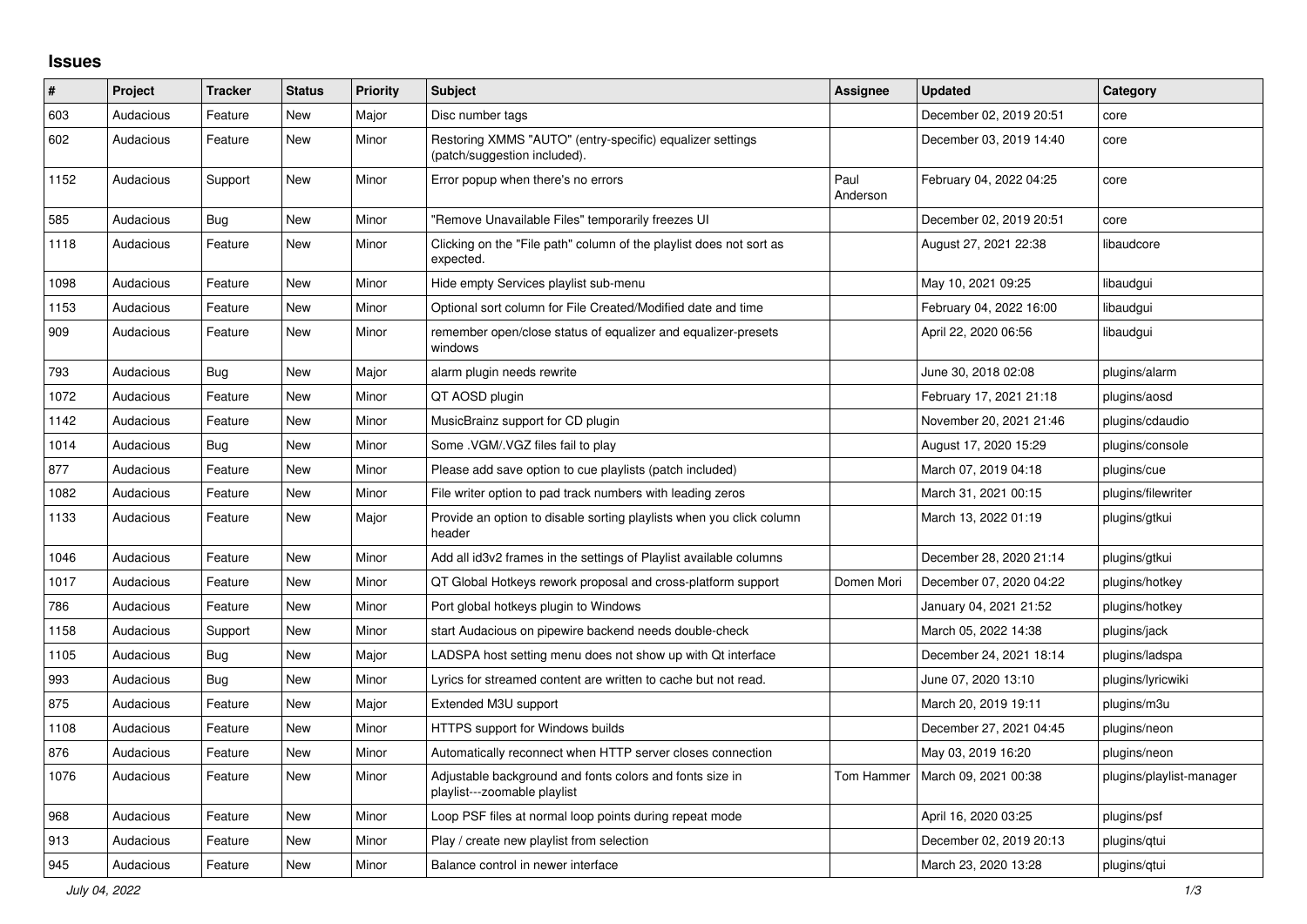| #    | Project   | <b>Tracker</b> | <b>Status</b> | <b>Priority</b> | Subject                                                                                             | <b>Assignee</b> | <b>Updated</b>                      | Category            |
|------|-----------|----------------|---------------|-----------------|-----------------------------------------------------------------------------------------------------|-----------------|-------------------------------------|---------------------|
| 429  | Audacious | Feature        | New           | Minor           | Please enable scrobbling to libre.fm in Scrobbler 2.0                                               |                 | September 02, 2019 10:35            | plugins/scrobbler2  |
| 1106 | Audacious | Bug            | New           | Minor           | Could not communicate with last.fm: Error in the HTTP2 framing layer.                               |                 | June 15, 2021 21:30                 | plugins/scrobbler2  |
| 943  | Audacious | Feature        | New           | Minor           | Being able to add several folders to the library, and arrange that<br>Audacious recognizes symlinks |                 | March 23, 2020 15:41                | plugins/search tool |
| 1088 | Audacious | Feature        | <b>New</b>    | Minor           | plugin: status icon: ADD option to select tray mouse Middle Click action                            |                 | April 11, 2021 12:05                | plugins/statusicon  |
| 969  | Audacious | Feature        | New           | Minor           | streamtuner plugin: Please add column-sortability, or at least sort<br>alphabetically by 1st column |                 | June 16, 2020 09:54                 | plugins/streamtuner |
| 975  | Audacious | <b>Bug</b>     | New           | Minor           | Segfault/leak on exit with streamtuner enabled                                                      |                 | Ariadne Conill   May 01, 2020 00:17 | plugins/streamtuner |
| 859  | Audacious | <b>Bug</b>     | <b>New</b>    | Minor           | wsz skins cannot be used on Windows                                                                 |                 | January 01, 2020 02:48              | win32               |
| 1101 | Audacious | Feature        | <b>New</b>    | Major           | Please add media shortcut keys for Windows 10                                                       |                 | December 03, 2021 16:31             | win32               |
| 1091 | Audacious | Feature        | New           | Minor           | Built-in lyrics support                                                                             |                 | April 28, 2021 18:24                |                     |
| 1092 | Audacious | Feature        | New           | Minor           | Reread metadata on play option                                                                      |                 | April 30, 2021 03:35                |                     |
| 1148 | Audacious | Feature        | New           | Minor           | Save the dimensions of the open-file dialogue window                                                |                 | January 18, 2022 14:43              |                     |
| 1151 | Audacious | Feature        | New           | Minor           | Load balance XSPF tracks with multiple location URIs                                                |                 | January 28, 2022 19:10              |                     |
| 1093 | Audacious | Feature        | <b>New</b>    | Minor           | Make the Song Dialog (Qt) window wider by default                                                   |                 | May 17, 2021 15:36                  |                     |
| 1095 | Audacious | Feature        | New           | Minor           | $Ctrl + Z / R$ to undo / redo changes to playlist                                                   |                 | May 07, 2021 18:42                  |                     |
| 1099 | Audacious | Feature        | <b>New</b>    | Minor           | Per-track ReplayGain shouldn't be enabled by default                                                |                 | May 09, 2021 13:41                  |                     |
| 1096 | Audacious | Feature        | New           | Minor           | Calculate and show selection stats in the status bar                                                |                 | May 10, 2021 03:06                  |                     |
| 1097 | Audacious | Feature        | New           | Minor           | Replace the volume button with a horizontal scale                                                   |                 | May 17, 2021 00:21                  |                     |
| 873  | Audacious | Feature        | <b>New</b>    | Minor           | Optionally make "previous track" restart current track                                              |                 | June 08, 2021 22:55                 |                     |
| 1154 | Audacious | Support        | New           | Minor           | Playlist column Headers                                                                             |                 | March 06, 2022 16:06                |                     |
| 1160 | Audacious | Feature        | New           | Minor           | Ogg Opus support for streams                                                                        |                 | March 11, 2022 18:09                |                     |
| 1161 | Audacious | Support        | New           | Major           | Wrong language                                                                                      |                 | March 16, 2022 17:46                |                     |
| 1164 | Audacious | Support        | New           | Minor           | Wheel mouse on tray icon do not change volume / context windows do<br>not appear (with cover)       |                 | March 19, 2022 13:17                |                     |
| 1170 | Audacious | Feature        | New           | Minor           | Playback mode button                                                                                |                 | April 22, 2022 16:01                |                     |
| 500  | Audacious | Feature        | New           | Minor           | fullscreen album art                                                                                |                 | April 08, 2020 19:17                |                     |
| 760  | Audacious | <b>Bug</b>     | <b>New</b>    | Major           | Credits for some pre-Transifex translators are missing                                              |                 | December 13, 2017 14:19             |                     |
| 1058 | Audacious | Feature        | New           | Minor           | Allow changing the language/locale in settings                                                      |                 | January 30, 2021 18:11              |                     |
| 784  | Audacious | Bug            | New           | Minor           | Audio jumps at the start of some tracks when playing CUE+TTA files                                  |                 | April 10, 2018 02:46                |                     |
| 1119 | Audacious | Feature        | New           | Minor           | ADD ability to silence internet radio timeout Error dialog popup                                    |                 | July 31, 2021 18:36                 |                     |
| 1116 | Audacious | Feature        | New           | Minor           | feature request: miniview mode with QT or GTK interace                                              |                 | February 08, 2022 06:53             |                     |
| 956  | Audacious | Feature        | New           | Minor           | Stream to chromecast                                                                                |                 | January 11, 2021 01:19              |                     |
| 864  | Audacious | Feature        | New           | Minor           | Drag/drop songs into playlists displayed in the Playlist Manager                                    |                 | October 29, 2019 02:14              |                     |